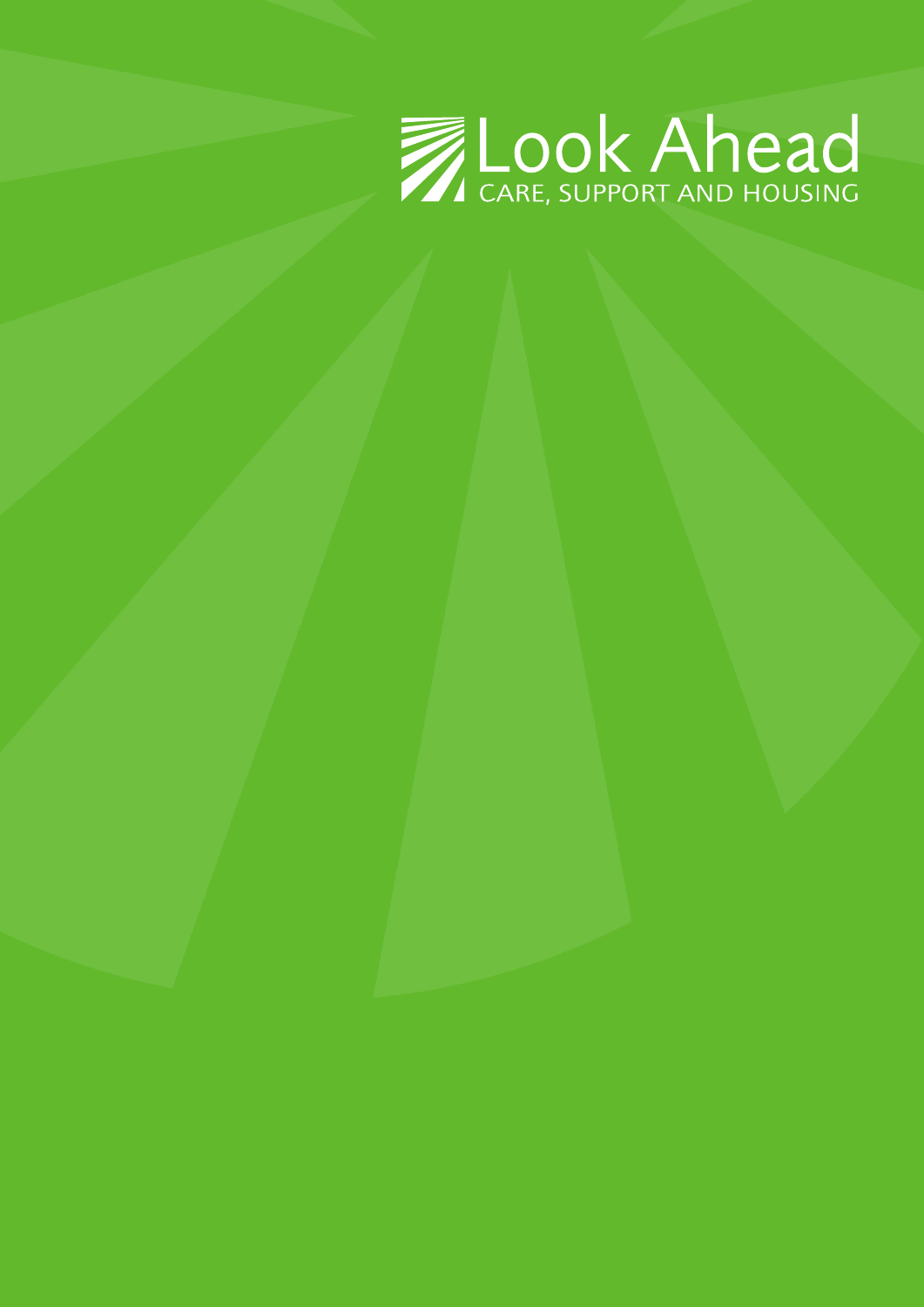## **Contents**

| Introduction                                                     | 3      |
|------------------------------------------------------------------|--------|
| Our mission, vision and values                                   | 4      |
| Strategic objectives 2020                                        | 5      |
| Looking ahead - our five year vision                             | 6      |
| Key Performance Indicators for 2020/21                           | 8      |
| Financial strategy                                               | 9      |
| Five year financial forecast                                     | 10     |
| Forecast income and expenditure for<br>the years ending 31 March | $11\,$ |
| Forecast balance sheet as at 31 March                            | 12     |
| Forecast cash flows for the years<br>ending 31 March             | 13     |
|                                                                  |        |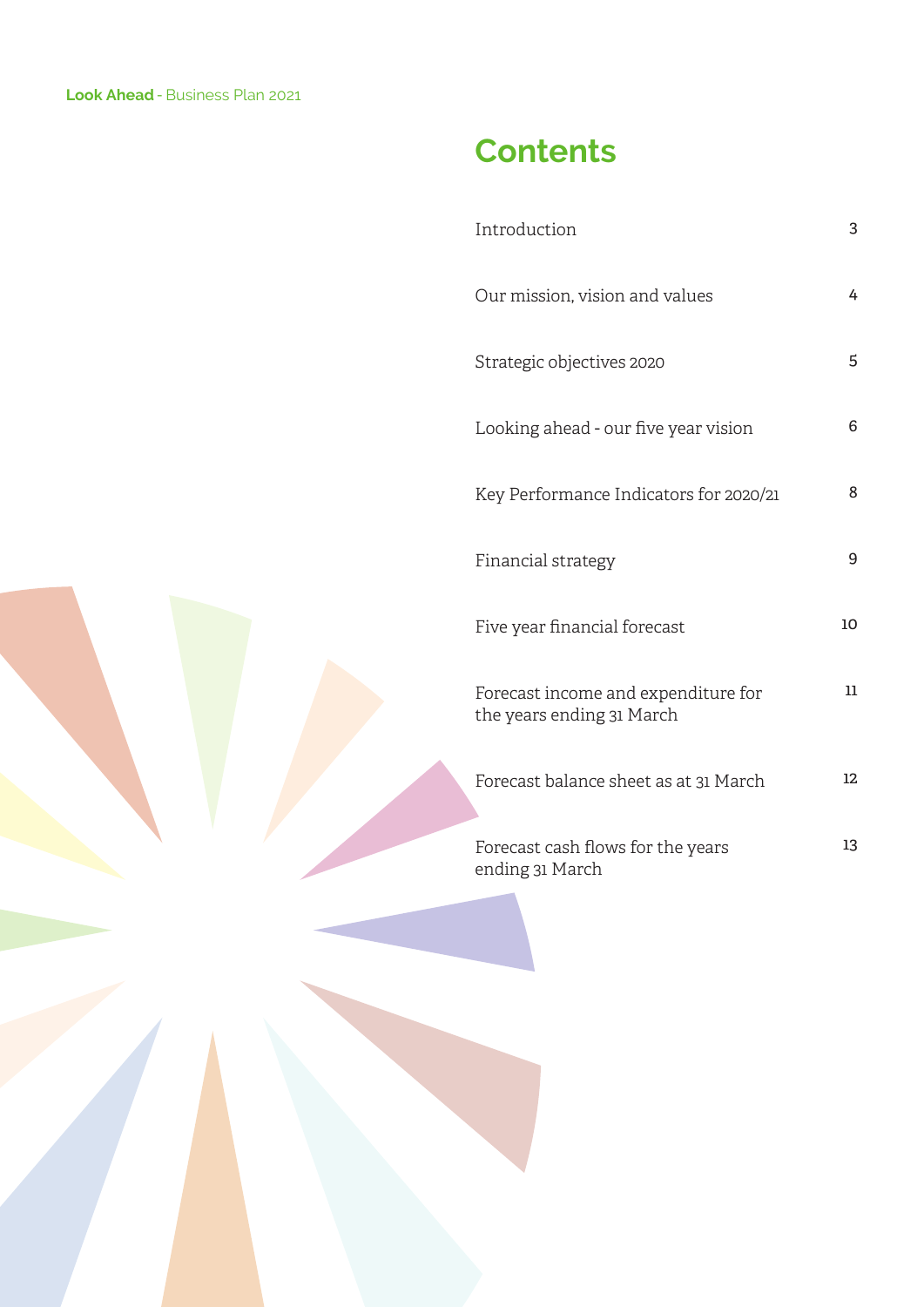# **Introduction**

#### **Look Ahead is a specialist housing association and provider of tailor-made care, support and accommodation services. We support thousands of people across London and the South East with a diverse range of needs, helping them to make individual choices, achieve goals and take control of their own lives.**

With the right support, we know that our customers can realise their dreams and aspirations. Our customers are experts by experience - by encouraging individuals to identify and develop their own unique skills and abilities, we can support them to bring about positive change in both their lives and the people around them.

### **Who do we work with?**

With over forty years in social care under our belt, we are experts through both practice and understanding. Today, we are proud to be the trusted partner of over 30 local authorities and health trusts, providing specialist support and care services for over 7,000 people every year with a wide range of needs, including:

- $\bullet$  Mental health
- $\bullet$  Learning disabilities
- l Homelessness and complex needs
- l Young people and care leavers

Whether it's working with someone to achieve a positive change or providing specialist care, Look Ahead's experienced and passionate teams are committed to delivering high quality services across social care, health and housing that support independence and help transform lives.

Through our annual business planning process, we drive our vision, mission and values forward through the delivery of our strategic objectives, reinforcing our commitment to supporting more customers to move forwards with their lives.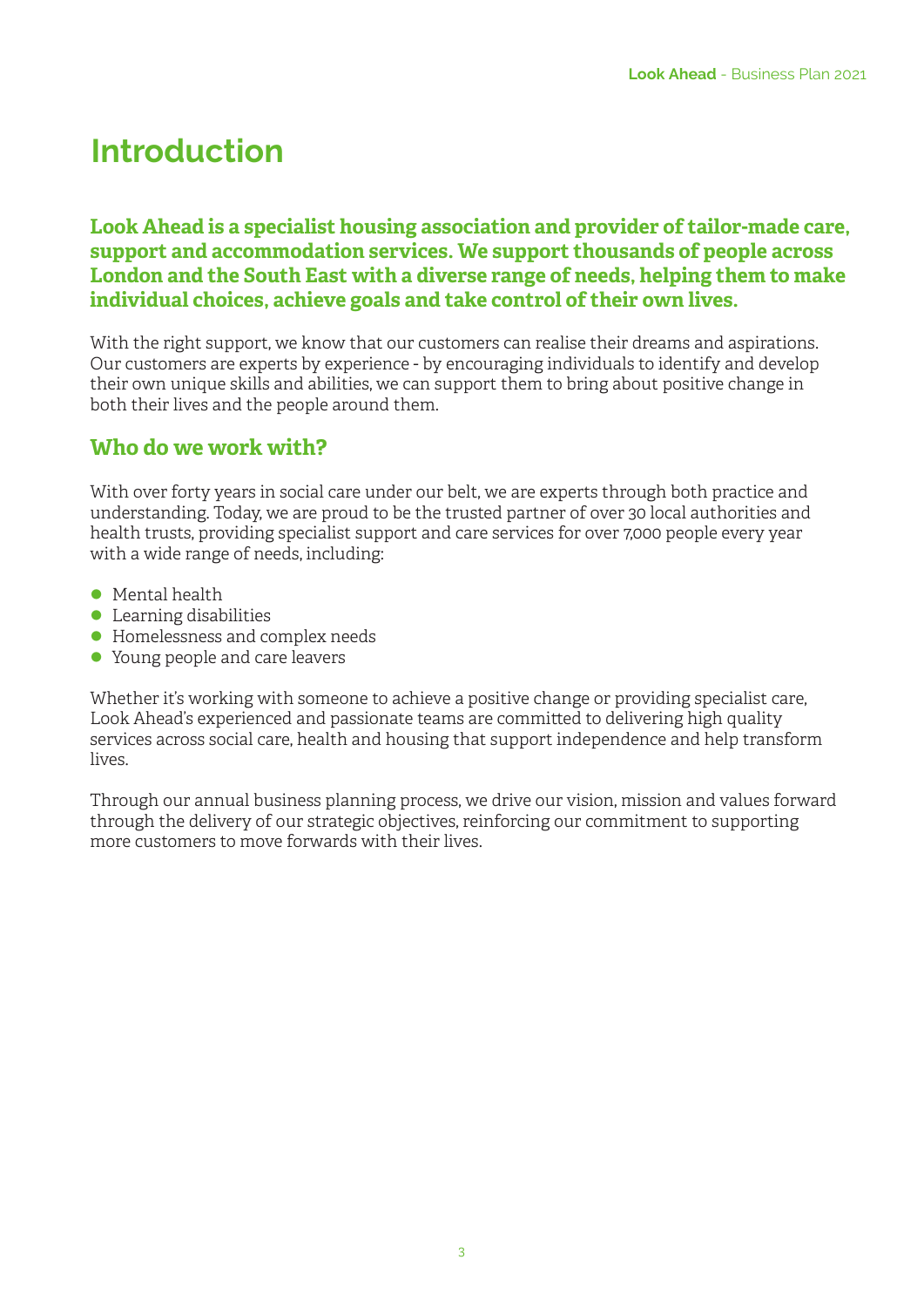## **Our mission, vision and values**

### **Our mission**

Working with people to make choices, achieve goals and take control of their lives through high quality care, support and housing.

### **Our vision**

Look Ahead will be a leading provider of specialist support and care services for people with complex and multiple needs, bridging the gap between social care, health and housing. We will have a solid reputation as a growing, solution-focused social care business that draws on the best of the public and private sectors. We will work in partnership, embrace digital innovation and maximise our property assets to deliver high quality, outcomes-based services in line with our values.

### **Our values**

#### **Excellence**

We are committed to excellence in everything we do. The success of our organisation and, crucially, the successes and outcomes of the people who use our services, depends on our ability to deliver consistently excellent services that exceed expectations.

#### **Aspiration**

We are aspirational – for our customers, staff and organisation. We aim high, seek out opportunities and do not shy away from the challenges we face. We believe in identifying, nurturing and developing potential and creating a culture of recognition and celebration across the organisation.

#### **Partnership**

We know our organisation is stronger when we work in partnership with stakeholders, commissioners and – crucially – customers. Partnership between staff and people who use our services informs and influences everything we do. Through working together at every level, customers and staff will together design and deliver flexible, personalised and better services.

#### **Trust**

We will be an organisation with a strong social purpose. We will be trusted by our commissioners and funders to deliver the services we say we will. We will behave with integrity and transparency. We will be trusted by our customers to deliver on our promises and by their loved ones to deliver safe and consistently high quality services.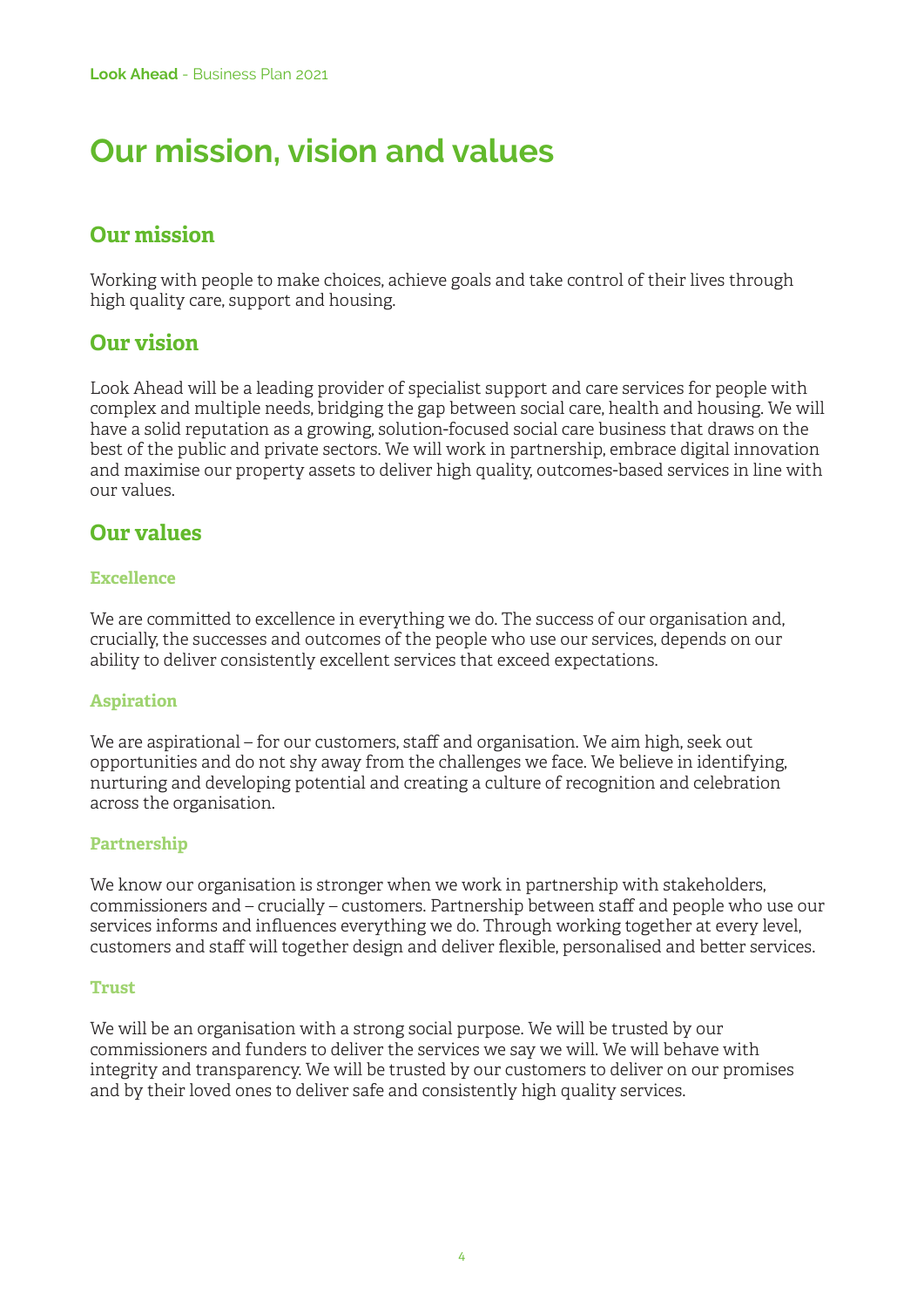### **Strategic objectives 2020**

Look Ahead will be a leading provider of specialist support and care services for people with complex and multiple needs, bridging the gap between social care, health and housing. We will have a solid reputation as a growing, solution-focused social care business that draws on the best of the public and private sectors. We will work in partnership, embrace digital innovation and maximise our property assets to deliver high quality, outcomes-based services in line with our values.

### **Strategic Objective <sup>202</sup><sup>1</sup>**

**We will collaborate and innovate to deliver an excellent customer offer that delivers positive, sustainable change**

**We will maximise opportunities for growth in existing and new service areas**

**We will be financially strong, enabling investment in our services, properties and people** 

**We will develop an agile, diverse workforce, harnessing talent from within**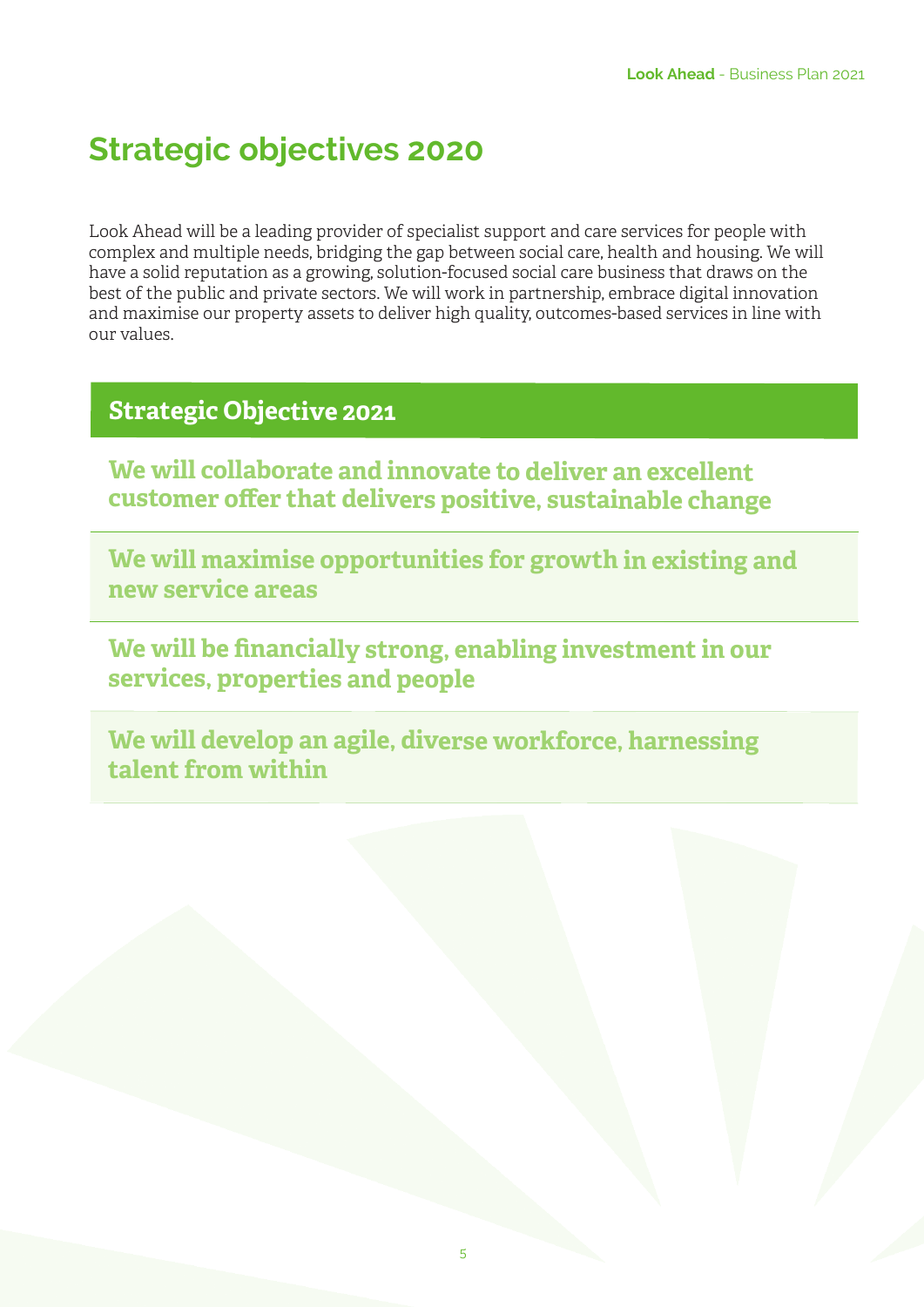## **Looking ahead - our five year vision**

#### **We will collaborate and innovate to deliver an excellent customer offer that delivers positive, sustainable change**

- Our service delivery will be strengthened through partnerships between our staff, customers, housing, health and social care providers.
- $\bullet$  We will be known for our safeguarding expertise and high quality specialist services for people with multiple, complex needs.
- l Our customer offer will be shaped by what we know makes the biggest difference to customers' lives and the outcomes they achieve.
- l We will champion innovation and embrace digital technology within our service delivery and properties.

### **We will maximise opportunities for growth in existing and new service areas**

- l We will maximise and build on our expertise in mental health, learning disabilities, homelessness and young people and care leavers.
- l We will remain a regional specialist expanding our presence across London and the South East through business development, strategic business and property acquisitions.
- $\bullet$  We will maintain a strong property portfolio by actively managing our assets through, purchasing, developing and refurbishing high quality property solutions, that meet customer, commissioner and our financial needs.
- l We will position ourselves as a proactive, forward thinking organisation, agile in our approach to deliver solutions for the health and social care sector.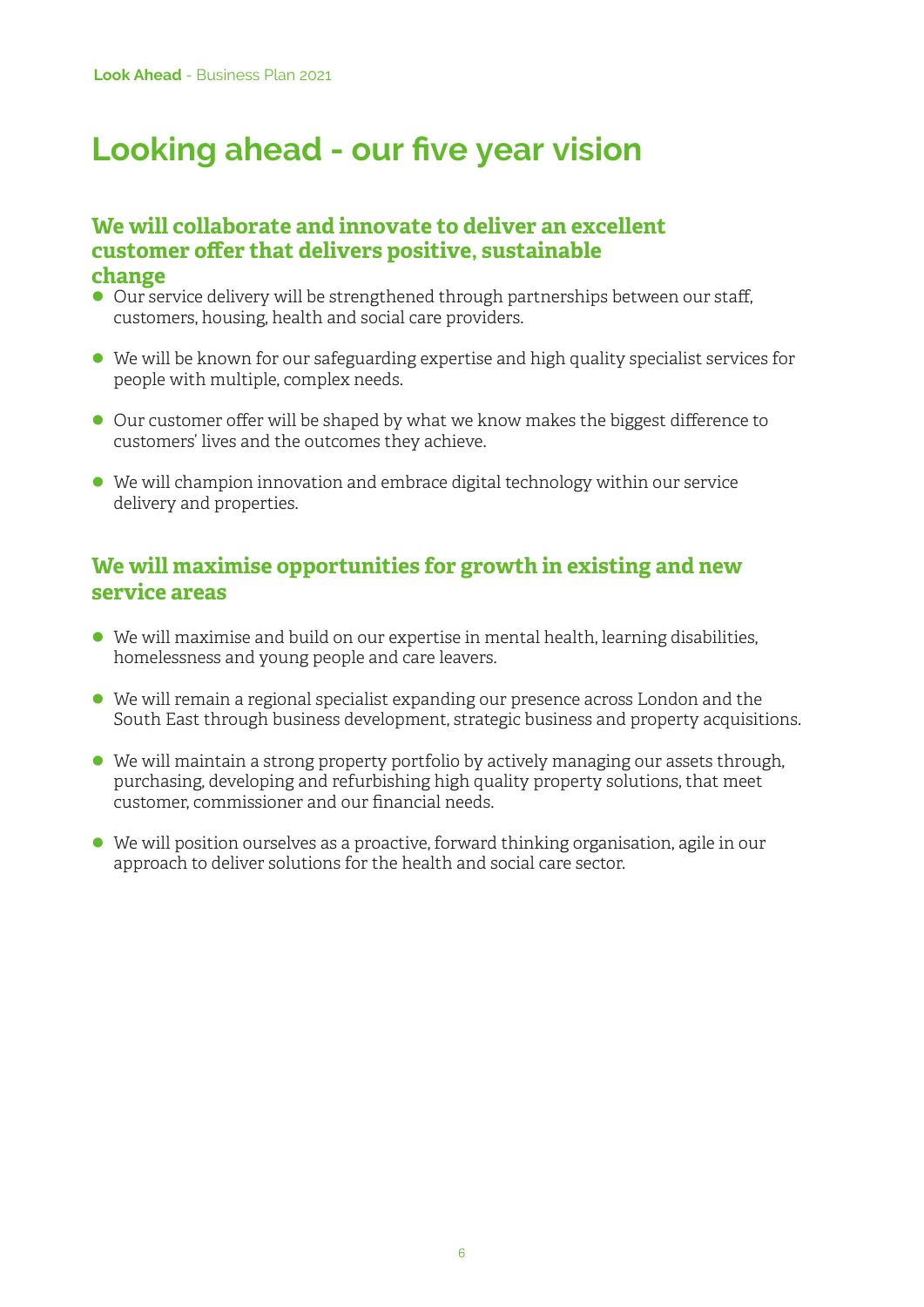### **We will be financially strong, enabling investment in our services, properties and people**

- We will improve our EBITDA and annual turnover aligned to our business plan.
- $\bullet$  We will maintain a healthy financial reserve to evidence our stability.
- $\bullet$  We will develop diverse funding streams within housing, social care and health to support growth and investment.
- $\bullet$  We will optimise the future returns on our investments and property assets applying rigorous appraisal of all potential options for improving value for money.
- $\bullet$  We will continually focus on efficiency ensuring our services offer clear value for money that we will measure and communicate.

### **We will develop an agile, safe, diverse workforce, harnessing talent from within whilst recognising the need to bring in external skills**

- $\bullet$  We will attract and retain the best talent, bringing together a wide range of different skills, professional backgrounds and lived experiences.
- l A high proportion of our leaders will be developed and grown from within.
- l Our leaders will have the freedom and autonomy to demonstrate innovation and creativity to meet local need.
- Our people will have access to the right tools and technology to enable them to deliver flexible, person-centred support that meets customer need.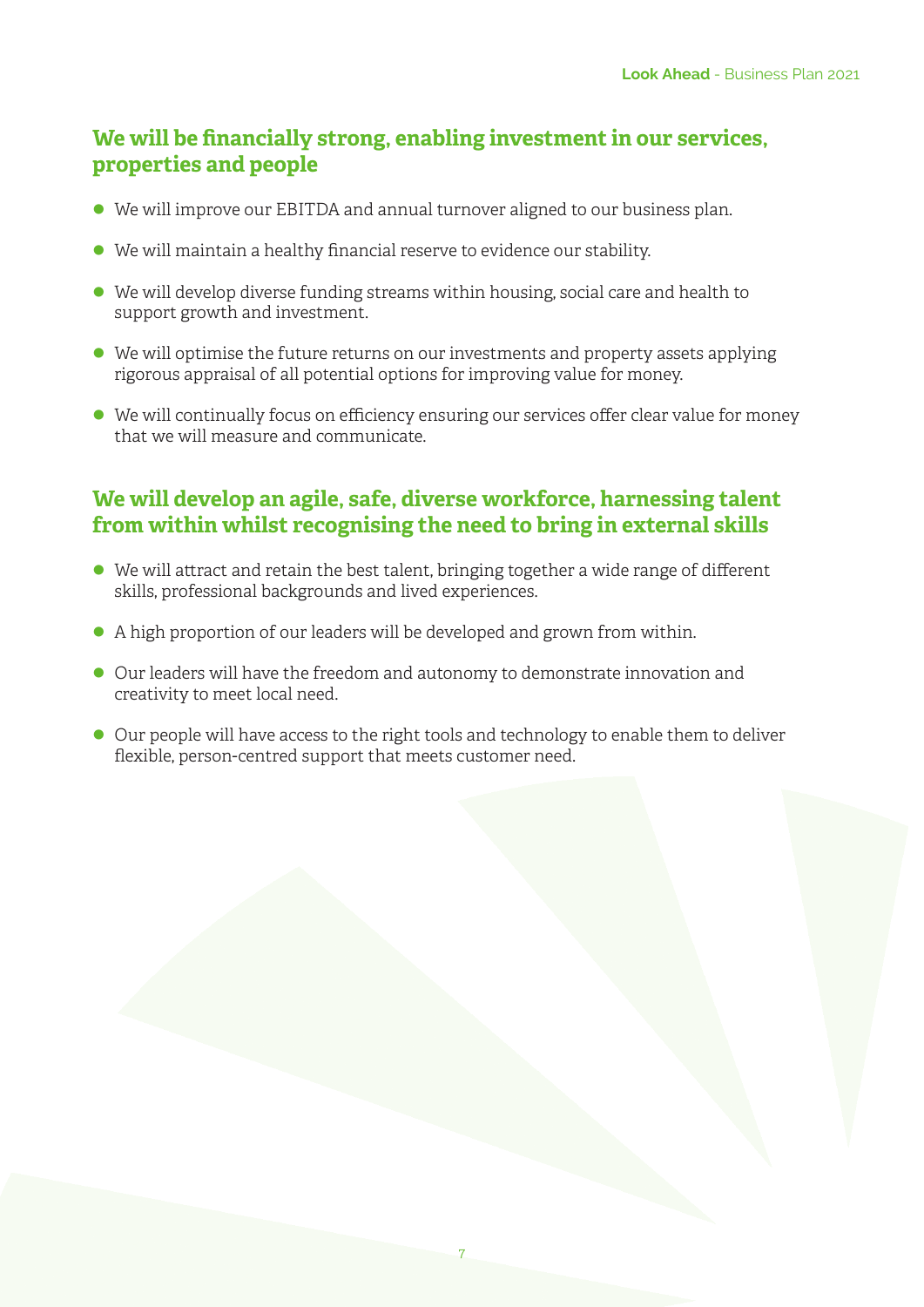# **Key Performance Indicators for 2021/22**

| <b>Key Performance Indicator</b>                                                   | 2020/21 Target |
|------------------------------------------------------------------------------------|----------------|
| % of all services achieving outstanding or good in quality audits                  | 88%            |
| CQC locations where one standard has been rated "inadequate" by CQC                | O              |
| % of units with a valid Landlord Gas Safety Record                                 | 100%           |
| % of rent and service charges lost through voids                                   | 5.5%           |
| % of spot purchase placements filled                                               | 88%            |
| Net rent and service charge arrears of current tenants<br>(net of housing benefit) | 6.5%           |
| Gross growth                                                                       | £4.0m          |
| Net growth                                                                         | £2.5m          |
| Operating surplus                                                                  | 0.4%           |
| Staff engagement                                                                   | 70%            |
| Staff leaving voluntarily as a % of total number of staff                          | 25.5%          |
| Agency staff spend as a % of total staffing spend (operations)                     | $3.0\%$        |
| % of staff who have completed their required safeguarding training                 | 100%           |
| % of reactive repairs completed within target times                                | 90%            |
| % of customers satisfied with Look Ahead overall                                   | 90%            |

Look Ahead's performance monitoring framework measures business plan delivery against these key indicators. Performance is monitored throughout the year at all management levels at Performance Review Committee and Board and via the half yearly business review process.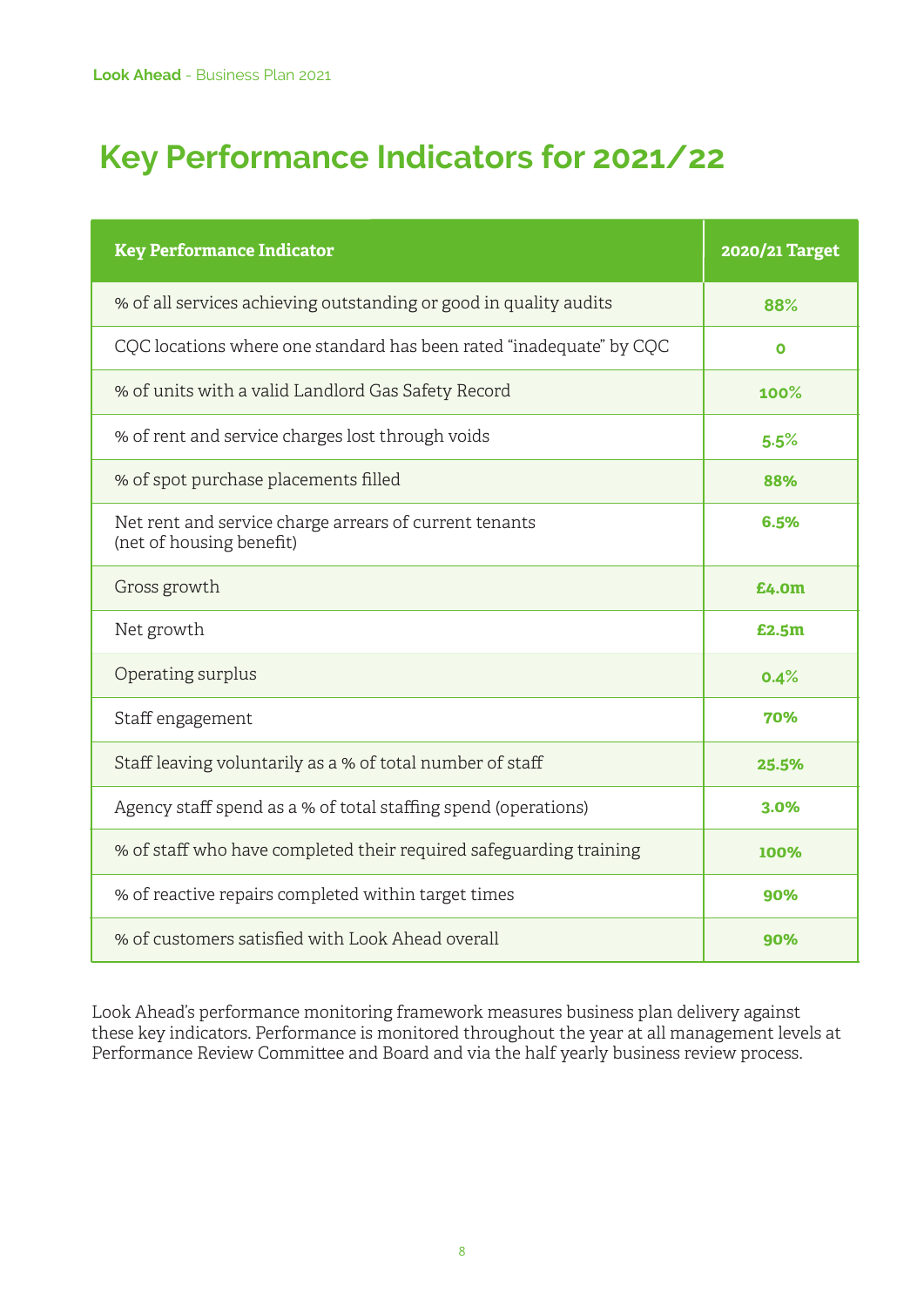# **Financial strategy**

The financial plan fully supports Look Ahead's mission and financial strategy.

The financial strategy states that:

*'We will effectively deploy Look Ahead's financial strength, its asset base and income streams, to grow our services and transform the lives of even greater numbers of vulnerable people'*

### **Financial strength and viability**

Our ability to deliver this is dependent on our continued long term financial strength and viability.

### **Financial objectives**

Over the next five years we will effectively deploy our financial strength to:

- l Pursue a strategy for sustainable and managed growth
- $\bullet$  Re-invest surplus funds in developing and marketing new, innovative and high value personalised services that promote customer choice and independence and achieve the best outcomes for our customers
- l Maximise the social and economic returns on our property assets by remodelling and leveraging them to deliver higher value quality care and support services
- Achieve value for money by driving an agenda for improving customer service and efficiency across our services and central support functions
- **Proactively seek merger opportunities that strengthen Look Ahead's financial position,** increase our social impact and enhance the outcomes for our customers
- **Implement an investment strategy that maximises returns on cash invested within** acceptable levels of risk
- **•** Continue to employ a robust risk management strategy to secure long term financial viability and strength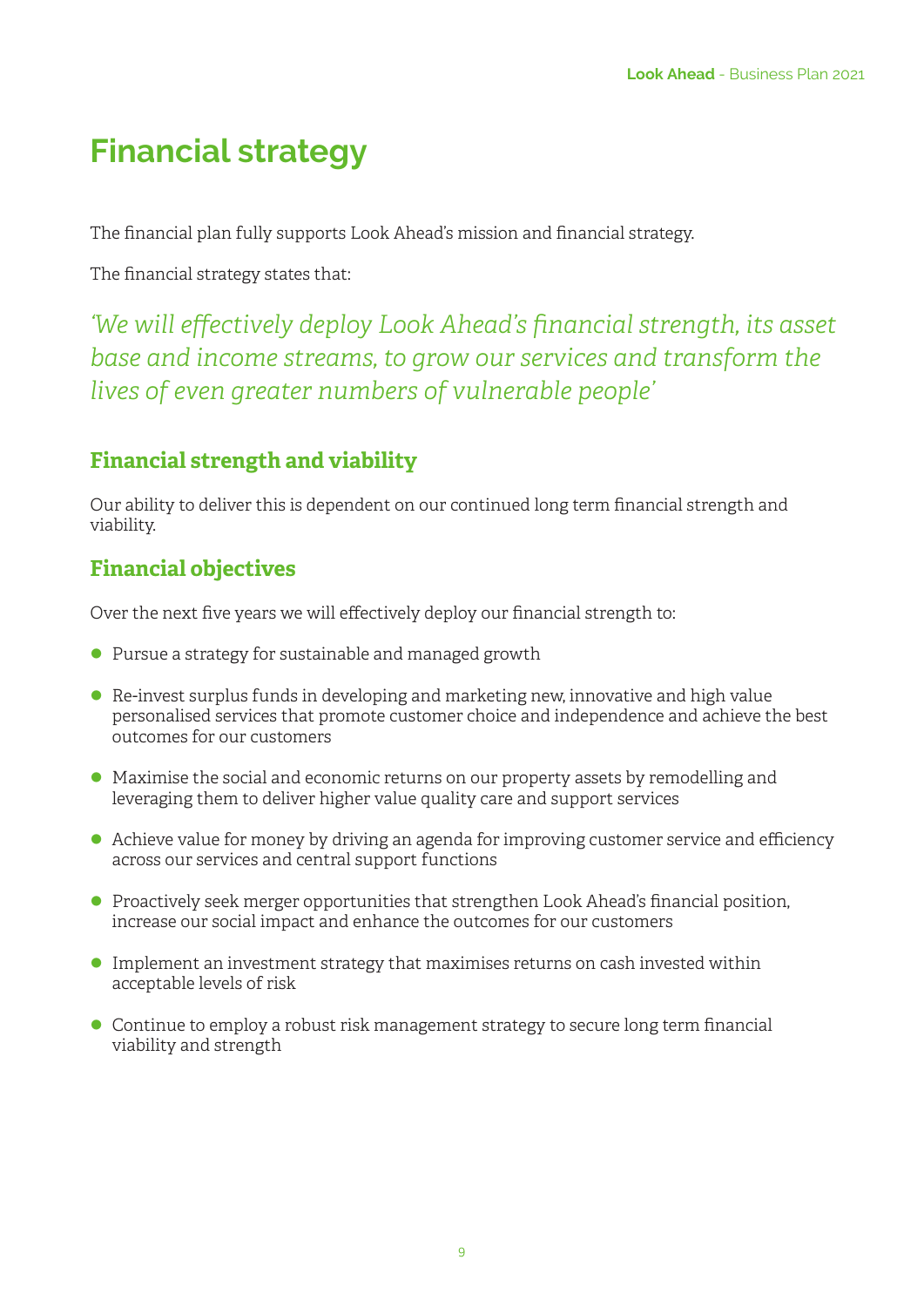# **Five year financial forecast**

#### **The financial forecasts for the next five years, based on Look Ahead's organisational objectives and corporate priorities, are set out in the following pages:**

The key financial assumptions underlying the projections are as follows:

|                                | 2021<br>£'000 | 2022<br>£'000 | 2023<br>$E'$ 000 | 2024<br>$E'$ 000 | 2025<br>£'000 |
|--------------------------------|---------------|---------------|------------------|------------------|---------------|
| <b>Consumer Price Index</b>    | 2.0%          | 2.0%          | 2.3%             | 2.1%             | 2.0%          |
| <b>Rent inflation</b>          | 3.0%          | 3.0%          | 3.3%             | 3.1%             | 3.0%          |
| <b>Average void rate</b>       | 5.5%          | 5.5%          | 5.5%             | 5.5%             | 5.5%          |
| <b>Average bad debt rate</b>   | 3.5%          | 3.5%          | 3.5%             | 3.5%             | 3.5%          |
| <b>Maintenance inflation</b>   | 2.0%          | 2.0%          | 2.3%             | 2.1%             | 2.0%          |
| <b>Contract inflation rate</b> | $0.0\%$       | $0.0\%$       | $0.0\%$          | 2.0%             | 2.0%          |
| <b>LIBOR</b> rate              | 1.2%          | 1.0%          | 1.2%             | 1.3%             | 1.5%          |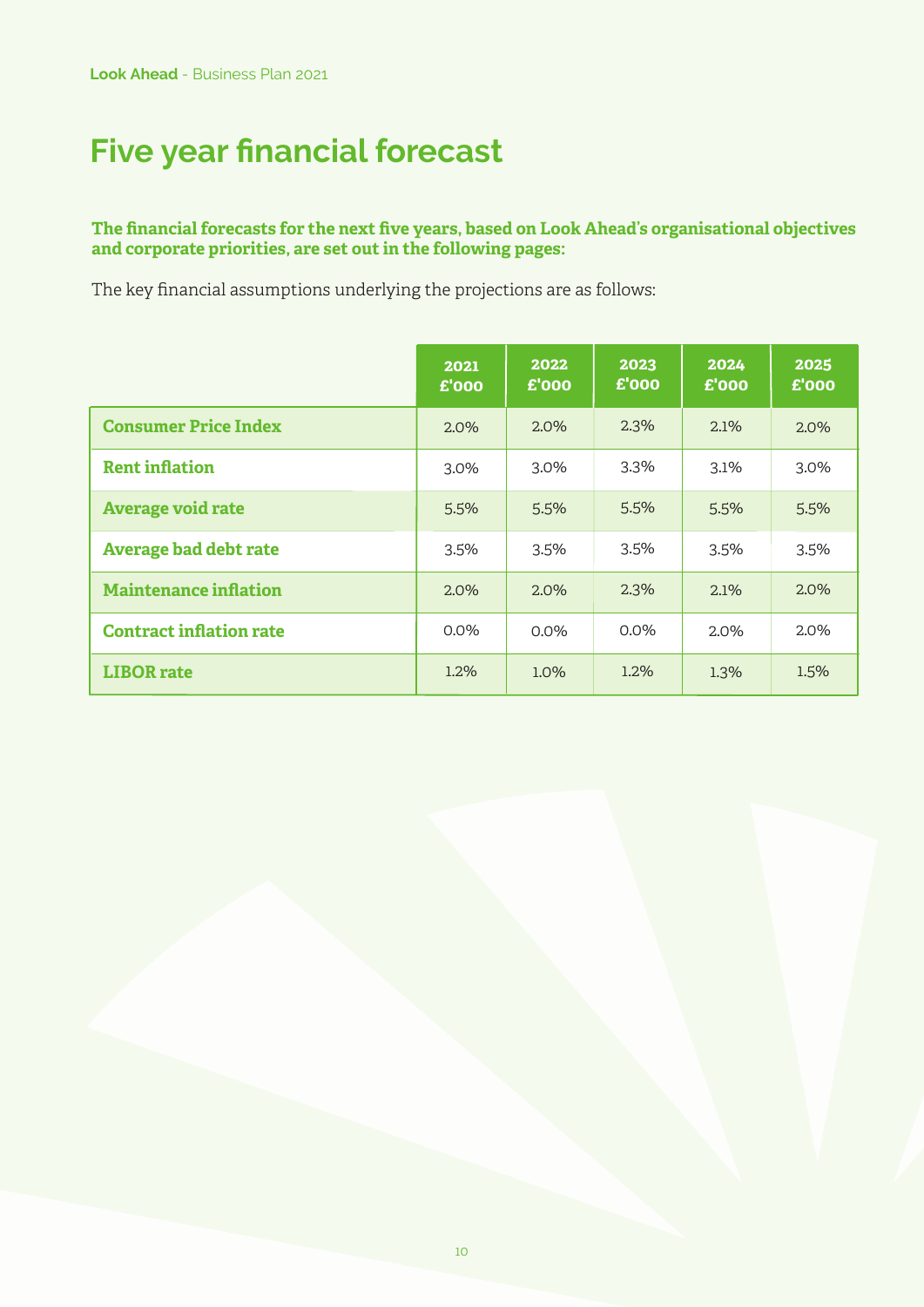## **Forecast income and expenditure for the years ending 31 March**

|                                                                                                                  | 2020/21<br>£'000                   | 2021/22<br>£'000                   | 2022/23<br>£'000                   | 2023/24<br>£'000                   | $\frac{1}{2024}/25$<br>£'000       |
|------------------------------------------------------------------------------------------------------------------|------------------------------------|------------------------------------|------------------------------------|------------------------------------|------------------------------------|
| Rents and service charges<br>Less rent losses (bad debts/voids)                                                  | 25,902<br>(2, 331)                 | 26,645<br>(2,398)                  | 27,442<br>(2,470)                  | 28,191<br>(2,537)                  | 28,854<br>(2,597)                  |
| Net income from rent & service charges                                                                           | 23,570                             | 24,247                             | 24,972                             | 25,654                             | 26,257                             |
| Contract income<br>Other income                                                                                  | 44,827<br>1,764                    | 51,896<br>1,799                    | 56,321<br>1,840                    | 60,666<br>1,878                    | 64,203<br>1,916                    |
| <b>Total income</b>                                                                                              | 70,162                             | 77,941                             | 83,133                             | 88,198                             | 92,376                             |
| Operating salary costs<br>Other direct costs<br>Central support costs<br>Contingency                             | 31,056<br>24,244<br>10,511<br>500  | 36,092<br>25,650<br>10,957<br>510  | 39,623<br>26,780<br>11,393<br>522  | 42,784<br>27,770<br>11,815<br>532  | 45,331<br>28,643<br>12,184<br>543  |
| <b>Operating costs</b>                                                                                           | 66,311                             | 73,208                             | 78,316                             | 82,901                             | 86,701                             |
| <b>EBITDA</b>                                                                                                    | 3,851                              | 4,733                              | 4,817                              | 5,297                              | 5,675                              |
| EBITDA %                                                                                                         | 5.5%                               | 6.1%                               | 5.8%                               | 6.0%                               | 6.1%                               |
| Amortisation of social housing grant<br>Goodwill<br>Total depreciation<br>Net interest and other financing costs | (888)<br>(130)<br>(3,161)<br>(125) | (888)<br>(306)<br>(3,630)<br>(205) | (888)<br>(362)<br>(4,043)<br>(390) | (888)<br>(362)<br>(4,258)<br>(505) | (888)<br>(362)<br>(4,416)<br>(642) |
| <b>Net surplus</b>                                                                                               | 1.323                              | 1,480                              | 910                                | 1,059                              | 1,143                              |
| Net surplus %                                                                                                    | 1.9%                               | 1.9%                               | 1.1%                               | 1.2%                               | 1.2%                               |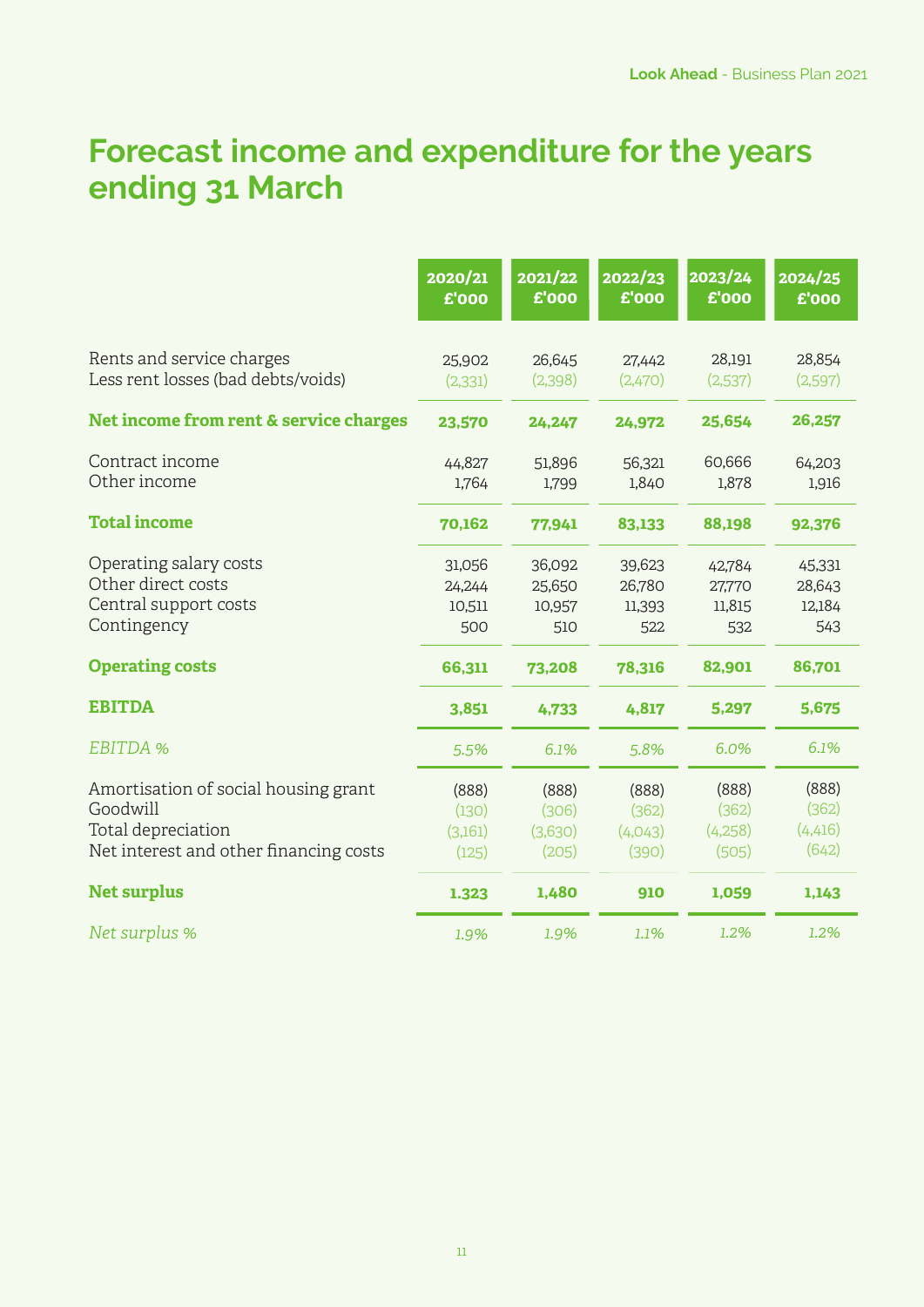## **Forecast balance sheet as at 31 March**

|                                                  | 2021<br>£'000        | 2022<br>£'000        | 2023<br>£'000        | 2024<br>£'000        | 2025<br>£'000       |
|--------------------------------------------------|----------------------|----------------------|----------------------|----------------------|---------------------|
| <b>Fixed assets</b>                              |                      |                      |                      |                      |                     |
| Housing properties at cost<br>Less: Depreciation | 139,079<br>(12, 963) | 146,478<br>(14, 576) | 155,099<br>(16, 382) | 161,250<br>(18, 383) | 165,646<br>(20,518) |
| <b>Net property costs</b>                        | 126,116              | 131,902              | 138,717              | 142,868              | 145,128             |
| Other fixed assets                               | 10,387               | 6,441                | 5,665                | 4,747                | 3,803               |
| Investment properties                            | 5,110                | 5,110                | 5,110                | 5,110                | 5,110               |
| Financial investments                            | 37,468               | 34,684               | 29,030               | 25,254               | 23,572              |
| <b>Total fixed assets</b>                        | 179,082              | 160,368              | 162,209              | 163,917              | 165,445             |
| <b>Current assets</b>                            |                      |                      |                      |                      |                     |
| Debtors                                          | 5,240                | 4,842                | 4,842                | 4,842                | 4,842               |
| Cash at bank and in hand                         | 335                  | 9,500                | 8,062                | 6,054                | 5,806               |
|                                                  | 5,575                | 14,342               | 12,904               | 10,896               | 10,648              |
| <b>Creditors</b>                                 |                      |                      |                      |                      |                     |
| Amounts falling due within one year              | (11,022)             | (11,310)             | (11, 622)            | (12,032)             | (12,403)            |
| <b>Net current assets</b>                        | (5,447)              | (5,070)              | (5,442)              | (5,793)              | (6,163)             |
| <b>Total net assets</b>                          | 173,635              | 173,067              | 173,100              | 172,186              | 171,449             |
| <b>Creditors</b>                                 |                      |                      |                      |                      |                     |
| <b>Unamortised Grant</b>                         | 71,616               | 70,728               | 69,840               | 68,952               | 68,064              |
| Pension Past Deficit Liability                   | 13,523               | 12,171               | 10,818               | 9,466                | 8,114               |
| Other amounts falling due after more             |                      |                      |                      |                      |                     |
| than one year (includes loans)                   | 13,383               | 13,833               | 14,380               | 13,839               | 13,256              |
| <b>Capital and reserves</b>                      |                      |                      |                      |                      |                     |
| Restricted reserves                              | 150                  | 150                  | 150                  | 150                  | 150                 |
| Revenue reserve                                  | 74,963               | 76,186               | 77,912               | 79,779               | 81,865              |
| <b>Total financing and reserves</b>              | 173,635              | 173,067              | 173,100              | 172,186              | 171,449             |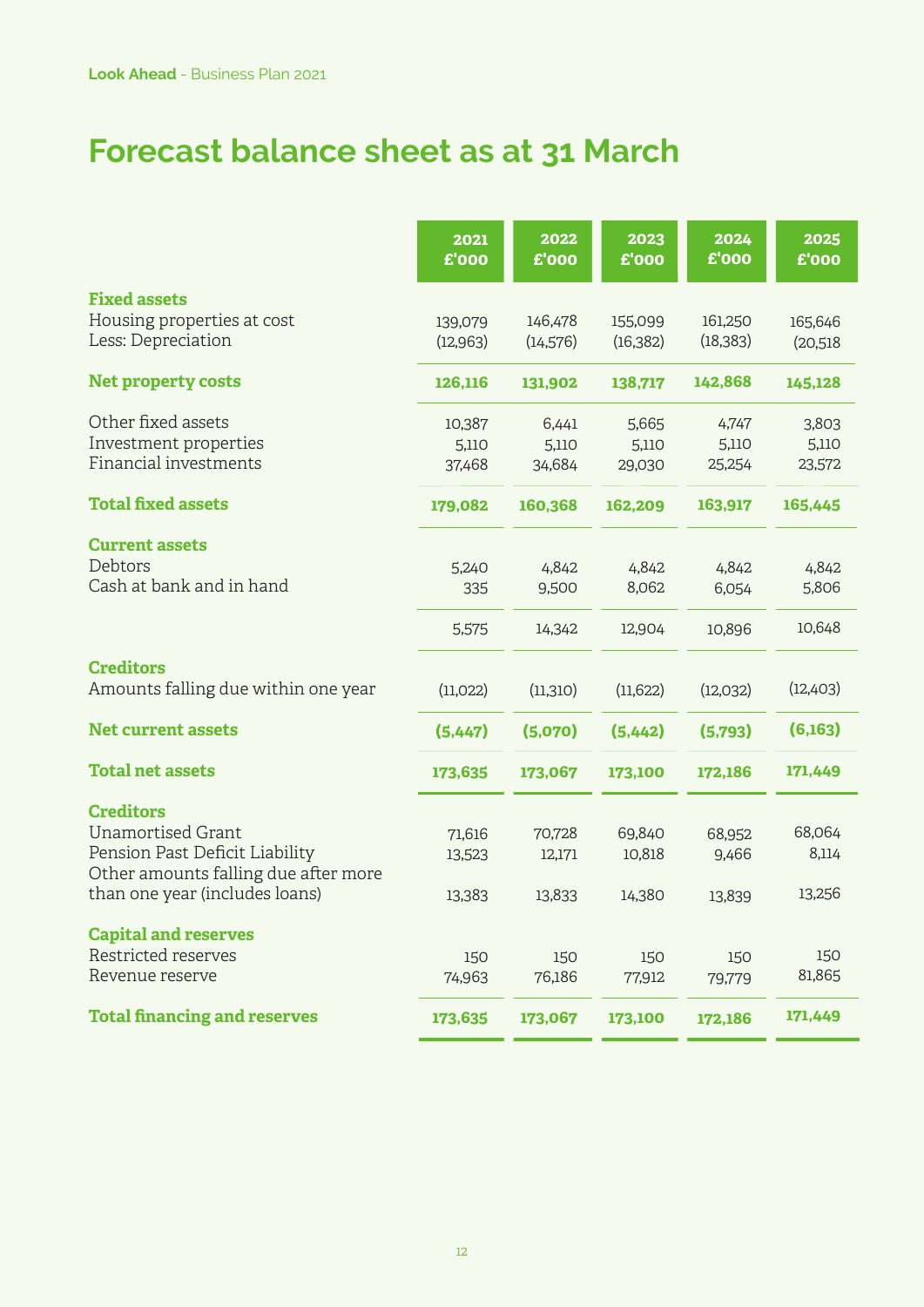# **Forecast cash flows for the years ending 31 March**

|                                           | 2021<br>£'000 | 2022<br>£'000 | 2023<br>£'000 | 2024<br>£'000 | 2025<br>£'000 |
|-------------------------------------------|---------------|---------------|---------------|---------------|---------------|
| Net cash inflow from operating activities | 2,553         | 3,470         | 3,558         | 4,042         | 4,423         |
| Interest received                         | 175           | 175           | 132           | 163           | 181           |
| Interest paid                             | (639)         | (70)          | (70)          | (65)          | (60)          |
| Net cash flow after interest              | 2,090         | 3,576         | 3,620         | 4,140         | 4,543         |
| Fixed assets expenditure                  | (14, 315)     | (9,337)       | (9,769)       | (7,323)       | (5,590)       |
| Cash transferred from Investments         | 1,200         | 5,785         | 5,654         | 3,776         | 1,682         |
| Loan agreements                           | 7,112         | 397           | 495           | (593)         | (636)         |
| Proceeds from sale of property            |               | 245           |               |               |               |
| <b>Increase/(Decrease) in cash</b>        | (3, 914)      | 665           |               | $\mathbf 0$   |               |
| <b>Cash balance brought forward</b>       | 4,249         | 335           | 1,000         | 1,000         | 1,000         |
| <b>Cash balance carried forward</b>       | 335           | 1,000         | 1,000         | 1,000         | 1,000         |